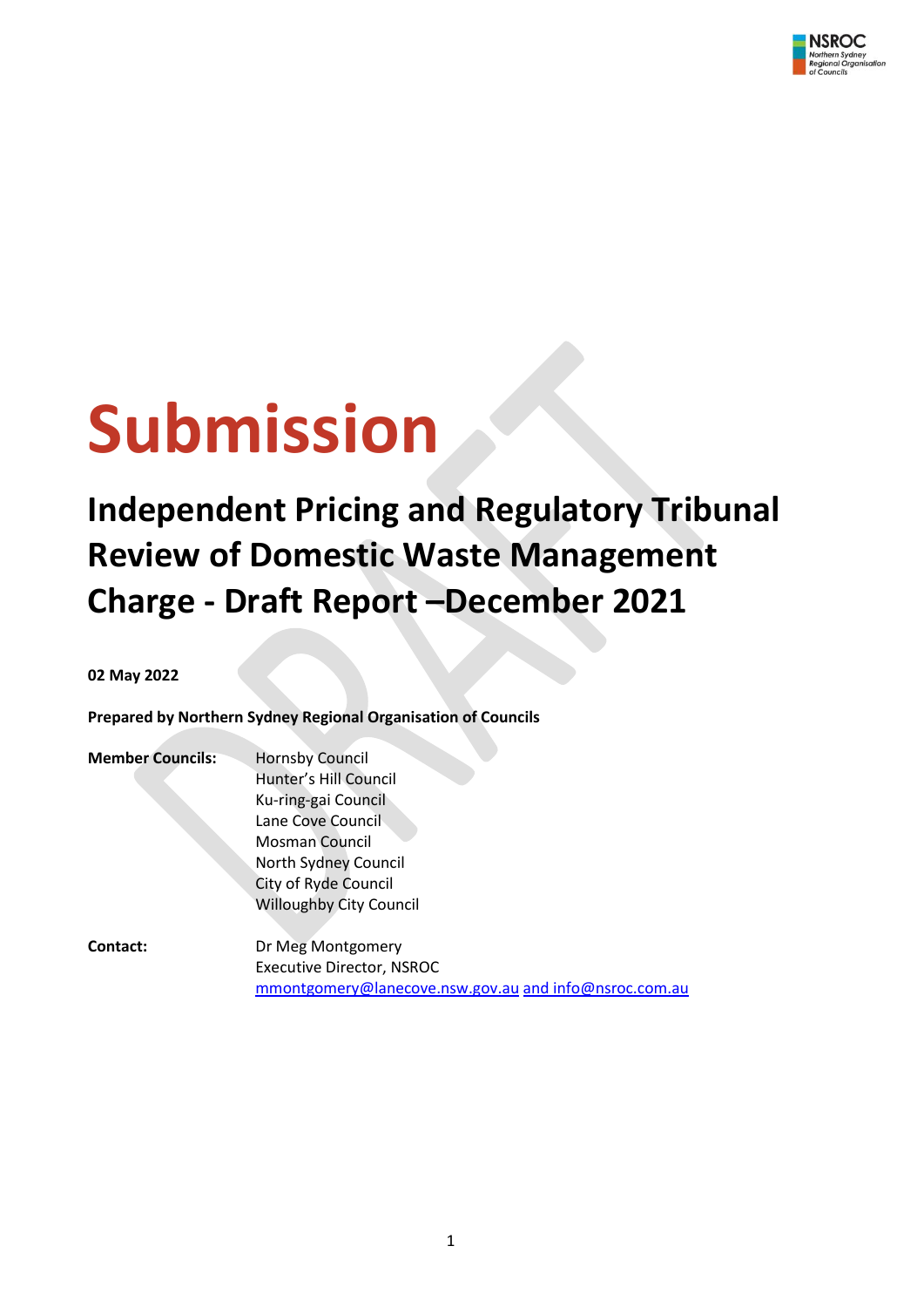

## **INTRODUCTION**

Northern Sydney Regional Organisation of Councils (NSROC) appreciates the opportunity to make a submission to the Independent Pricing and Regulatory Tribunal's Draft Report on the *Review of the Domestic Waste Management Charge –December 2021*. This submission has been prepared with the input and support of our member councils, but should be considered as a draft until it is formally endorsed by the NSROC Board.

NSROC is a voluntary association of eight local government authorities in Sydney. The councils service an area extending from the Hawkesbury River in the north to Sydney Harbour in the south and then west to Meadowbank on the Parramatta River.

As local government authorities, our member councils have delivered waste services to our communities for many years and understand the complexity, challenges and opportunities of the sector. The diverse services and initiatives delivered to support appropriate waste management and resource recovery are targeted to the needs and expectations of the diverse communities within our region.

This submission represents the collective view of our member councils, while noting, individual councils may also make independent submissions. The format of this submission provides:

- 1. Overarching feedback opposing both option 1 the waste peg and option 2 the rebalancing and benchmarking approach proposed in the 2020 discussion paper, with option 2 viewed as the least worst option put forward.
- 2. Recommend the opportunity to reengage with IPART on a suite of solutions that can reduce DWMCs and increase transparency for ratepayers
- 3. Detailed comments on the draft decisions and
- 4. Detailed comments on IPART's proposed pricing principles.

#### **OVERARCHING FEEDBACK**

NSROC does not support IPART's proposed state wide benchmark waste peg, hereafter referred to as the 'waste peg' and the rebalancing and benchmarking approach put forward in the *Local Council Domestic Waste Management Charges Discussion Paper* issued in August 2020. It is acknowledged that the latter is the least worst option of the two.

Under the benchmarking and rebalancing approach, councils would have a two-year period to rebalance the DWM charge with general rates based on pricing principles published by the Office of Local Government. Total council revenue would thus be unaffected as this would merely shift some costs from one journal to another. IPART would only regulate by exception those councils that exceed the average DWMC after rebalancing by about 15%. However, shifting costs from one ledger to another does not reflect the real cost of waste services and does not assist with transparency of the DWMC for ratepayers. It will also likely result to a reduction in waste services as they will compete with general council revenue.

IPART should reengage with councils through a stakeholder forum, where solutions are sought to address the main issues responsible for increasing DWMCs and not just the issues under IPART's jurisdiction. IPART has already demonstrated a willingness to engage with the Office of Local Government on updating their *Council Rating and Revenue Raising Manual* (2007). This will enable pricing principles to be established that reflect the reality of modern waste management and delivering services for the benefit of domestic residential properties.

These views are shared by our member councils. We respectfully request that you reconsider your approach and engage further with stakeholders. The proposed waste peg will not deliver a beneficial outcome for ratepayers, councils or the environment.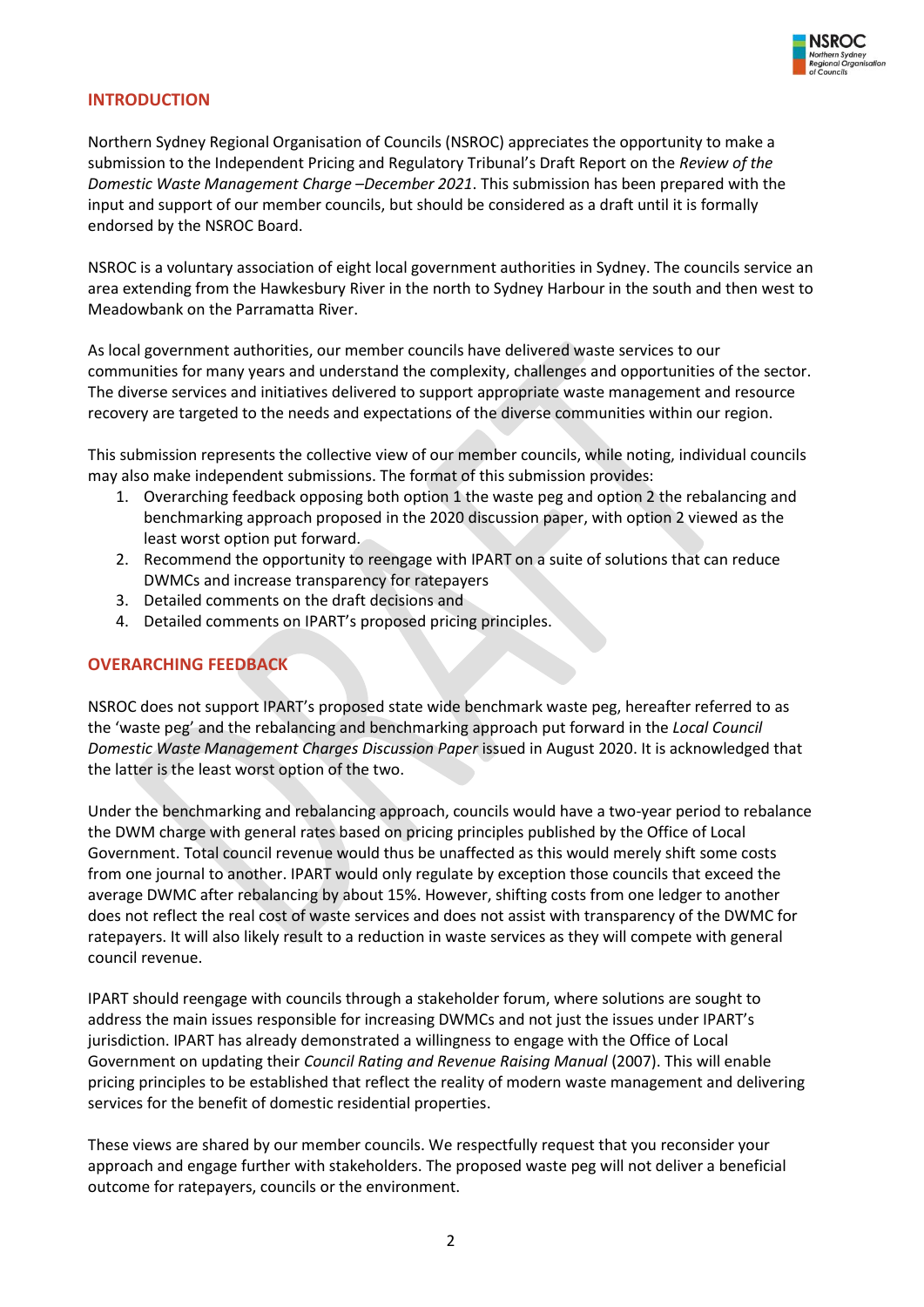

## Changed direction

NSROC is disappointed that the current report varies markedly from the approach put forward in the 2020 Discussion paper. The former proposed benchmarking of waste services across similar councils, while the current 'waste peg' seeks to deliver a one size fits all approach, despite councils clearly demonstrating the complexity of waste service delivery and the inherent differences between councils.

While a 'voluntary waste peg' may sound innocuous, the proposed increase of 1.1% for 2022/23 will mean that councils wishing to maintain the current level of services in the future will need to exceed the peg, given that the average annual increase in waste charges over the five year period analysed by IPART was 4.5% and CPI has risen by 5.1% over the past twelve months to the March 2022 quarter. This does not take into account increasing populations and waste volumes (which are predicted to double in NSW in the next 20 years), rising market-based costs, the mandated FO/FOGO service by 2030, a transition to a circular economy and the increasing incidence of natural disasters.

Given the likely need to exceed the voluntary peg, councils face the real prospect of IPART nominating a fixed peg, which will result in reduced waste services and diversion rates.

#### Waste peg

The proposed waste peg approach risks incentivising councils to do as little as possible and to prioritise cost over innovation and delivering best-practice services. It poses a significant barrier to the delivery of council targets and the WaSM targets. The waste peg also increases risks to the successful roll-out of new services e.g. FOGO, which the EPA has mandated by 2030.

The waste peg is modelled on a range of past costs at a given point in time. It does not reflect the reality of the future costs for which councils have to plan. Councils comply with strict legislative controls which forbid the use of general rates income to fund waste services. The Domestic Waste Management Charge (DWMC) needs to be set so that it covers all expected costs of delivering waste services in that year.

NSROC and its member councils do not believe the waste peg will result in better value services for ratepayers. It will only perpetuate the current differences between councils' charges, which was a significant component of IPART's justification to take action on the DWMC.

#### Pricing principles

NSROC is generally supportive of the proposed pricing principles, because they largely reflect councils' objectives for service delivery i.e. efficiency, value for money, transparency and equity. However, the incremental pricing proposed is acceptable for direct costs, but not for overheads, due to the complexity of the calculations required for limited benefit. NSROC does not accept IPART's analysis suggesting metropolitan Councils average corporate overheads represent 65% of the DWMC. Hornsby Shire Council's overheads for example represent only 4% of the DWMC cost structure. In addition, such pricing of overheads conflicts with the full cost recovery methodology proposed for all fees by the *Pricing and Costing for Council Businesses: A Guide to Competitive Neutrality* (Department of Local Government, 1997).

NSROC also recommends that IPART ensure that any pricing principles adopted reflect the current community aspirations for modern waste management and resource recovery. This will require broadening the definition of 'domestic waste' and 'domestic waste management services' in the *Local Government Act 1993* and providing examples of which services can be conducted under these definitions in the *Council Rating and Revenue Raising Manual* (Department of Local Government, 2007).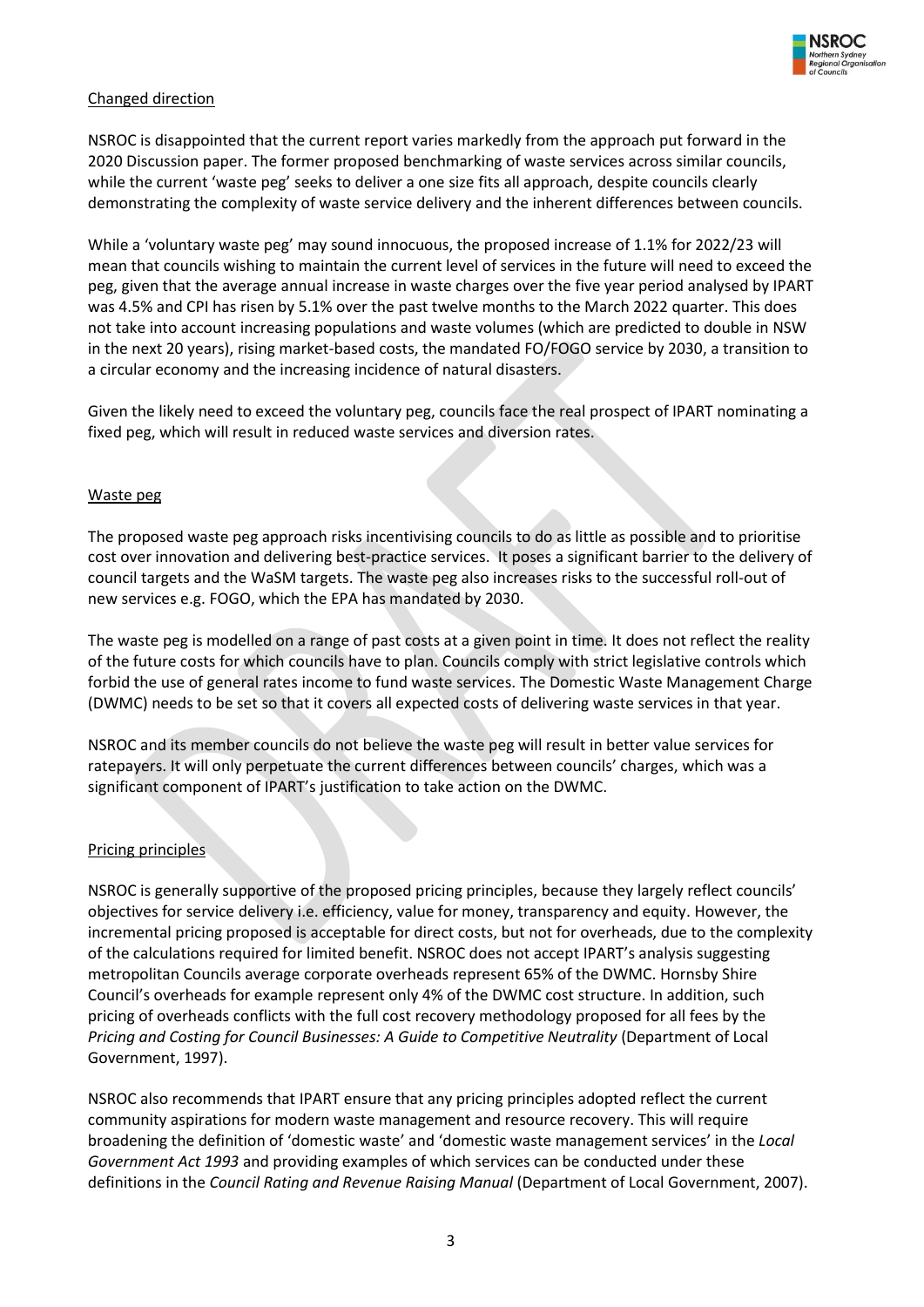

#### State Government policies

The Report mentions the state government's *Waste and Sustainable Materials Strategy 2041,* but does not appear to appreciate that its targets (e.g. 80% recovery for all waste streams by 2030) will be difficult to achieve if councils are required to cut back on their waste diversion, recycling and resource recovery activities due to the proposed waste peg. Councils are facing increased costs due to market forces and legislative requirements.

In particular, the NSW government has mandated that councils offer all domestic properties a separate food organics and garden organics collection by 2030. Modelling undertaken by SSROC has indicated that implementing a FOGO service will increase the average cost of waste services by \$3.2 million per SSROC council per year and would require councils to raise their DWMC on average by 14% to fully recover FOGO-related costs. A waste peg in the order of 1.1% would not allow councils to fully implement the service nor even progressively build up reserves to prepare for the additional costs over time.

#### Financial impact

Any reform that reduces funding available to councils for waste activities will hinder councils' ability to adapt to adverse impacts on the waste industry. Examples include COVID management and recent tip closures caused by flooding. Council would also be required to make general funding decisions that are contrary to environmental sustainability and best practice.

#### **COMMENTS ON DRAFT DECISIONS**

#### **D1. Publishing a benchmark waste peg annually**

NSROC opposes the proposal to publish an annual waste peg because it does not accurately reflect the costs that councils face. Our member councils have concerns about the methodology by which IPART proposes to calculate the Waste Cost Index (WCI) (including the 2019 Local Government Cost Index (LGCI) survey information) and indicative peg. An inaccurate metric does not 'inform or protect ratepayers'. Only 52% of councils responded to the LGCI survey, which brings into question the robustness of the baseline data. It has been reported that the methodology of the survey did not enable councils to adequately report on the cost structure of the DWM charges (i.e. Appendix B-6, Table B10 on page 39 of IPART's Discussion Paper 2020). Hornsby Shire Council noted that the LGCI Survey used mixed terminology e.g. domestic waste management, solid waste management, and solid waste management including street sweeping, potentially resulting in inconsistent categories for reporting on DWM costs. Willoughby City Council also has concerns that the WCI methodology is an inaccurate means to determine the peg. For example, the WCI states an average of 14% is attributed to staff salaries/benefits while only 2.7% is attributed to their staff costs.

The waste peg focuses on past costs and lagging indicators, while the DWMC addresses expected future costs. For NSROC member councils many of these costs are contractual obligations or otherwise outside their control including: rising interest rates, fuel costs, supply chain issues, a shortage of contractors, impacts of the export bans (including the fall in value of recycled materials) and changes to the Orders and Exemptions for Mixed Waste Organic Outputs. Some councils currently renewing or entering into new recycling collection and processing contracts have reported a 250% increase in recycling costs. IPART acknowledges in their Draft Report December 2021 that 'there are multiple external factors likely to be putting upward pressure on DWM costs' (listed in Table 2.2; page 8), but that 'most of these issues are outside the scope of this review' (Page 13). These factors significantly impact the cost of delivering domestic waste services and are properly considered by councils when identifying the costs to be recovered by the DWMC.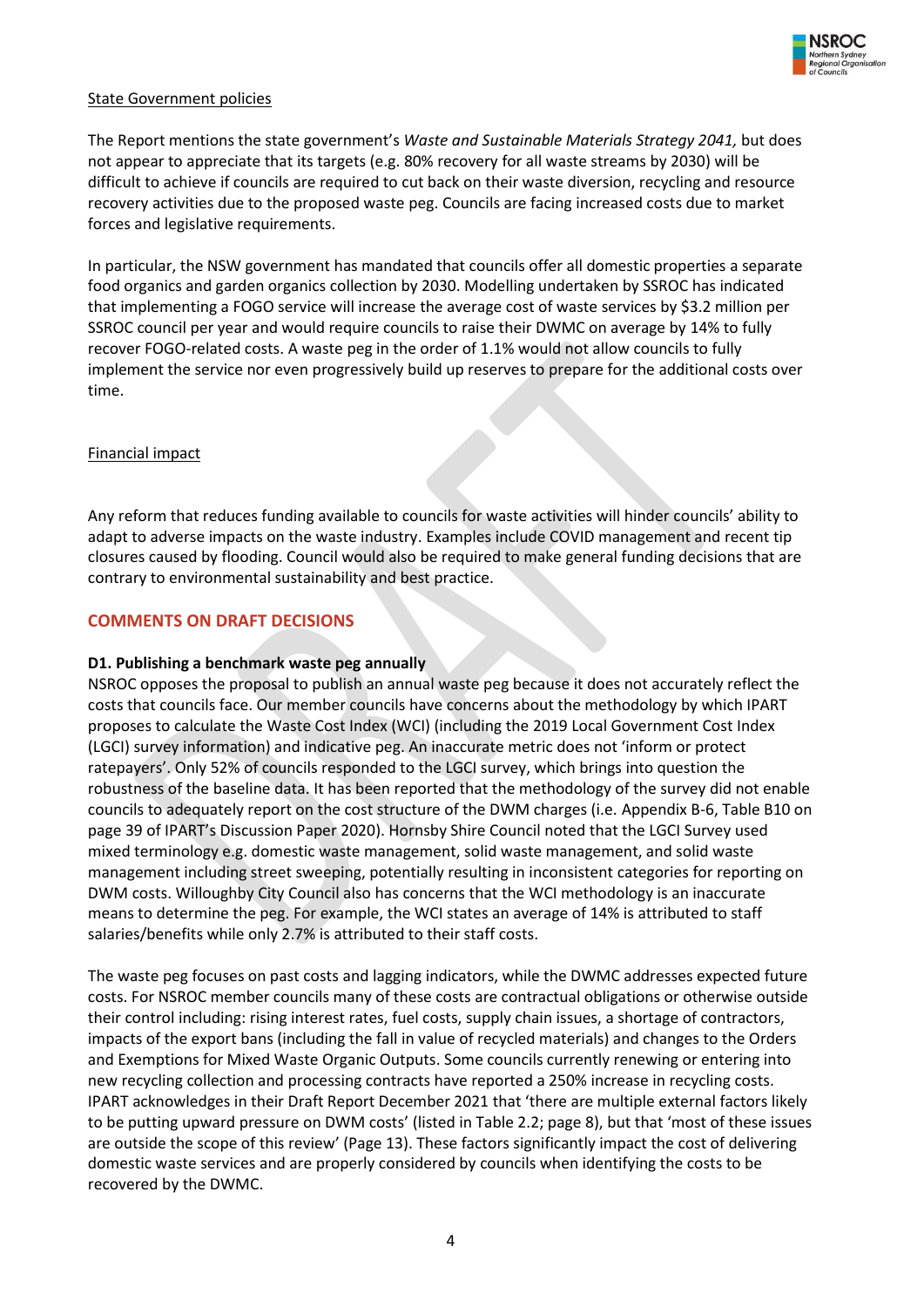

There appears to be inconsistencies between the average cost increases in DWMC of 4.5% reported by councils (averaged from 2013-2019) and the IPART proposed waste peg of 1.1%. Councils do not have the liberty of imposing such cost rises on their communities unless they can be justified and the breadth of the average quoted suggests that these rises reflect the reality councils are facing. Willoughby City Council's expenses for example have increased by an average of 5% over the last three years.

The importance of the DWMC contribution to domestic waste management has become even more critical over the last couple of years and will continue to do so, due to the increasing financial pressures on councils. It is unrealistic for IPART to expect DWMC to decrease in the near future. For example,

- Councils' general rates will be pegged at 0.7%;
- The NSW Government has proposed reforms that reduce councils' ability to seek infrastructure contributions from new developments;
- Councils are facing significant increased costs due to COVID 19 and lost income during this time;
- Non-contestable council waste funding will no longer be provided from the NSW EPA after this financial year and
- While the Waste Levy has increased by 148% over the last 8 years, the overall funding available to councils (either through contestable or non-contestable grants) continues to decrease dramatically.

Councils are faced with two legal issues that are not taken into consideration in determining the peg:

- 1. For Councils with inhouse labour there is a legally enforceable award increase applicable each year, of which there will be a 2% increase from July 2022.
- 2. For Councils that contract out services, the cost increases are determined in accordance with their contract, which for Mosman Council for example, is based on the Sydney All Groups CPI at 30 June of the contract year, an unknown at the time of determining the waste peg.

The proposed waste peg approach has the following implications:

- It risks incentivising councils to do as little as possible and to prioritise cost over innovation and delivering best-practice services;
- Poses a significant barrier to the delivery of council targets and the NSW Waste and Sustainable Materials Strategy (WaSM) targets;
- Increases risks to the successful roll-out of new services e.g. FOGO, which the EPA has mandated by 2030;
- Councils would need to increase the DWMC above the peg to maintain existing or introduce new services which would risk community backlash. The alternative of a special rate variation would be time consuming and not guaranteed;
- As more councils inevitably exceed the voluntary peg, pressure will build on IPART to make the voluntary peg a mandatory peg;
- It limits councils' ability to:
	- o provide contemporary and progressive resource recovery-based waste services to their communities;
	- o meet contractual payment obligations and
	- o replace or create new waste infrastructure and to manage waste assets such as historical landfills in an environmentally responsible manner or replace bin assets as needed.

The change in approach proposed by IPART between their August 2020 and December 2021 Reports is surprising given the low number of submissions received from ratepayers (33 submissions from individuals and one submission from a neighbourhood group). Complaints were from a limited number of council areas and focussed on only a few issues. NSROC's local communities are generally highly supportive of the waste management services provide by their councils'. As noted in NSROC's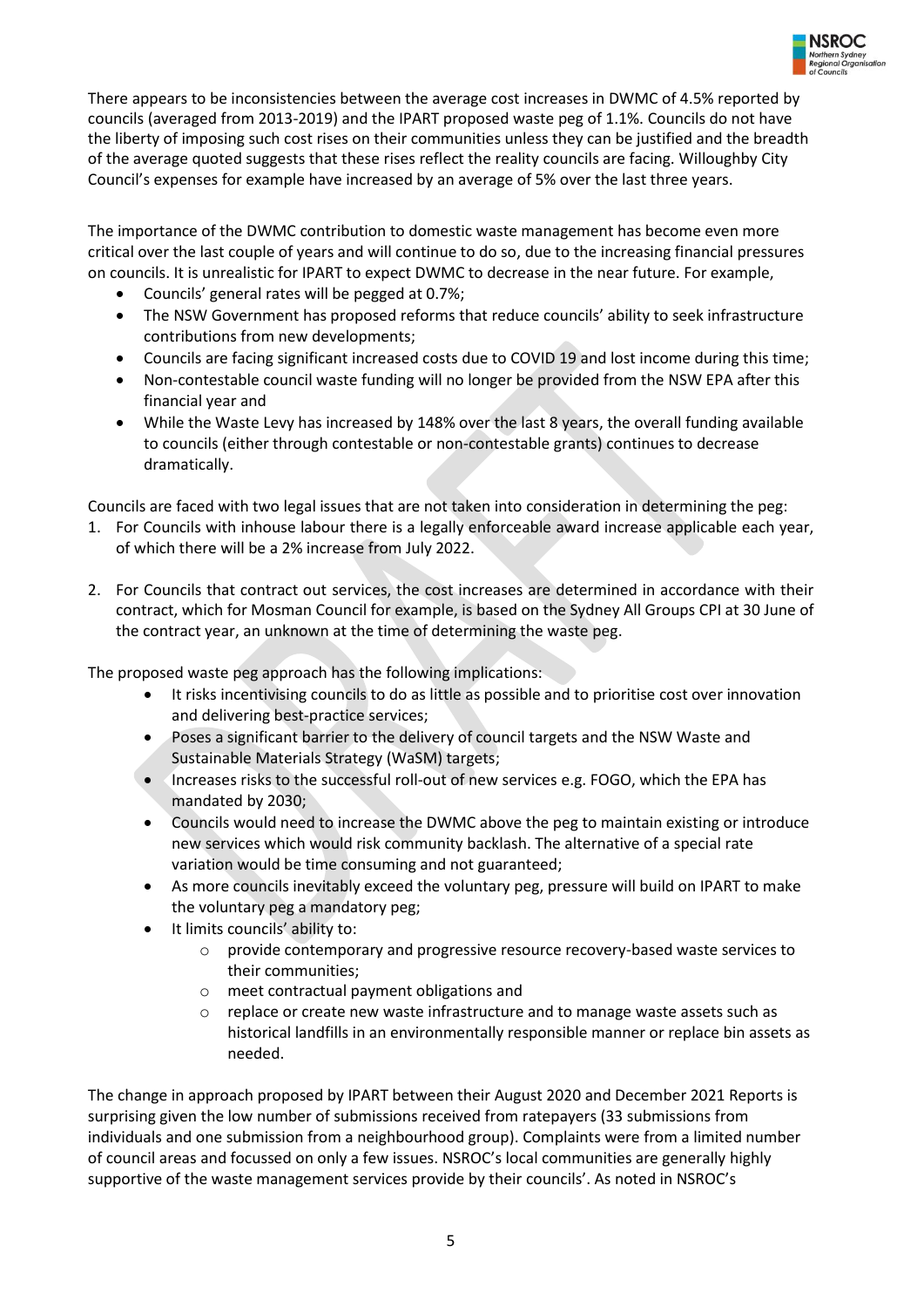

submission on IPART's 2020 discussion paper, '*Our member councils' regularly undertake customer or community perception surveys with their community and each time waste is included in the survey for feedback. Over the last two years, our councils have achieved scores between 72 - 91%, reflecting their community's satisfaction with the waste services they receive.'* Councils from a number of different ROCs have identified through community surveys that ratepayers have an expectation of high resource recovery and in many circumstances, a willingness to pay for additional services. A waste peg does not take community expectations into account.

## **D2. Publishing an annual report on extent of increases in DWMC above benchmark waste peg**

The draft report acknowledges the critical role councils play in delivering waste management services. However, it does not appear to appreciate the challenges facing local government in providing these services, particularly with the introduction of the WaSM.

Until 2016-2017, the Office of Local Government conducted audits of the reasonable cost basis of DWMCs. It is not clear why this practice ceased, nor how individual councils justifying increases in their DWMC above the benchmark waste peg will be more effective in mitigating the misallocation of expenses. The Office of Local Government's audits provided consistency, independence and credibility to the financial data collected by local councils. It enabled ratepayers and IPART to be confident that the charges were true and fair.

Kerbside services and related activities can be funded by the DWMC. However, the current definitions of Domestic Waste and Domestic Management Waste Services (DMWS) under the *Local Government Act 1993*, were developed many years ago and are no longer fit for purpose. They also assume a linear, rather than a circular economy which therefore excludes waste avoidance activities from the DWMC.

*Section 496. Making and levying of annual charges for domestic waste management services (1) 'A council must make and levy an annual charge for the provision of domestic waste management services for each parcel of rateable land for which the service is available*

#### *Definition of domestic waste in the Dictionary*

*domestic waste means waste on domestic premises of a kind and quantity ordinarily generated on domestic premises and includes waste that may be recycled, but does not include sewage.*

Contemporary waste management practices are more diverse, including services that are not provided at the property level. This is due to significant changes in policy, targets, regulations and expectations from the community over time. Practices now include a suite of education and behaviour change initiatives. NSROC argued in its 2020 IPART submission on the DWMC discussion paper, that these types of activities should be included under these definitions, as they divert waste from the kerbside and meet government requirements and targets. However, the current IPART Report offers no support for this proposition.

Domestic Waste Management Services should be expanded to not only include those applied directly to the property, but that provide a benefit for domestic residential properties. Particularly when it is more cost effective or safer for residents to drop of their waste at a drop-off event or Community Recycling Centre (CRC).

NSROC therefore recommends that IPART works with the Minister for Local Government NSW to modernise the definition of domestic waste and domestic waste management services to incorporate all programs delivered to residents and the broader community that relate to the waste hierarchy (according to its highest order of use), the circular economy and ultimately impact on what people put into their kerbside services.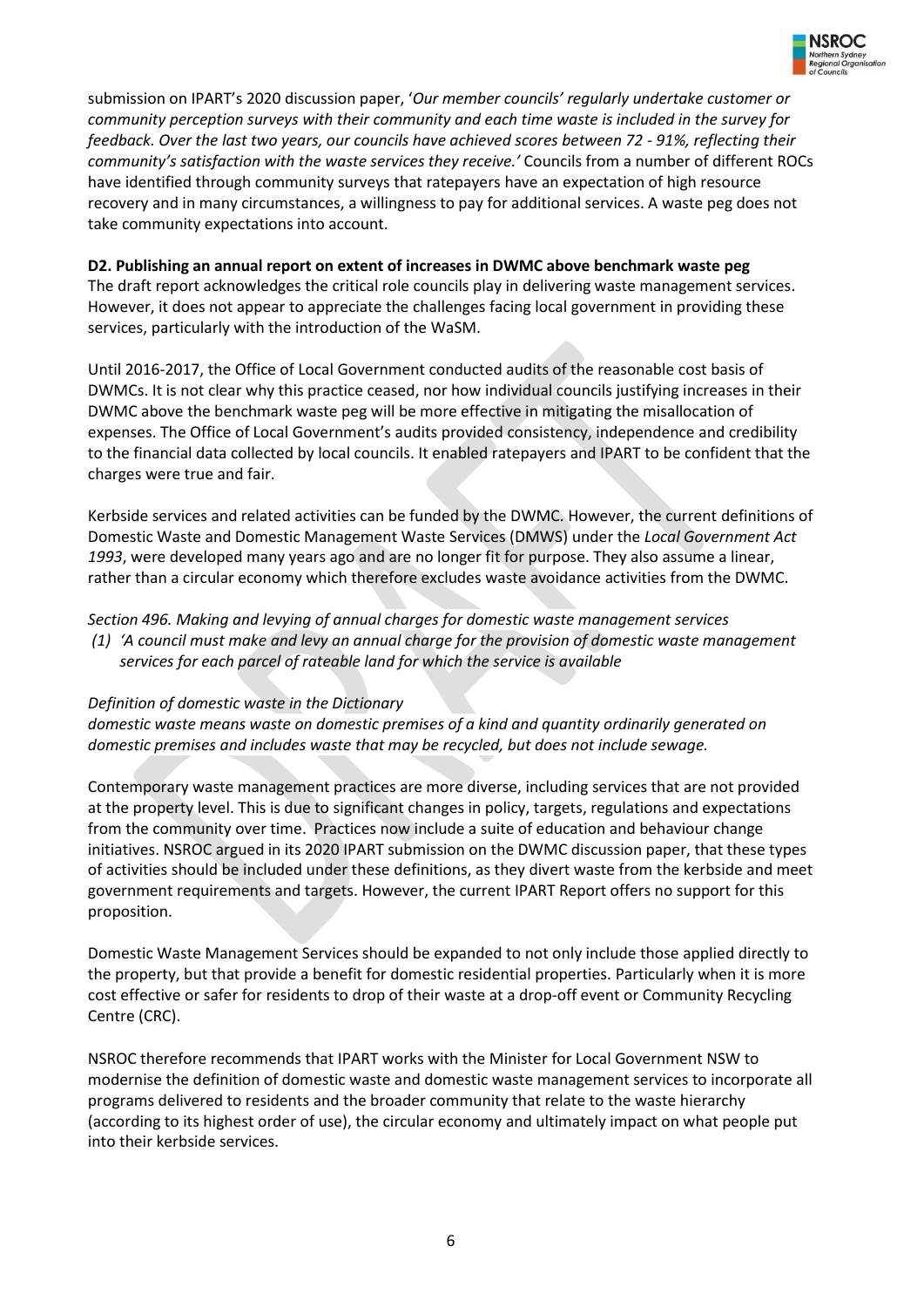

Councils' waste management activities can vary markedly over time and between councils which makes it possible that any council could exceed the waste peg. The draft Report does not indicate what type of justification would be accepted by IPART for exceeding the waste peg. Nor is it clear whether Councils will have a right of appeal.

## **D3. Recommending that the Office of Local Government publish pricing principles**

In general NSROC supports greater clarity about what the DWMC can be used for and the Pricing Principles offer an opportunity to achieve this. These should have regard to the full range of waste management services expected to be and currently provided by councils. NSROC recommends that IPART work with the Office of Local Government to include the following activities:

- Illegal dumping clean ups with a delineable link to rateable parcels of land
- Broader waste avoidance education;
- Community Recycling Centres;
- Drop-off events for problematic, hazardous and other materials such as e-waste and textiles that are not cost-effectively managed through kerbside services;
- Hazardous waste, chemicals, e-waste and other future product stewardship scheme items;
- Soft plastics, textiles, mattresses, tyres and solar PV recycling programs;
- Waste audits;
- Trials and pilots (including their evaluation);
- All aspects of community engagement (including events) and education campaigns including advertising and media;
- Promotion of council provided programs and services;
- Contamination fees and decontamination costs;
- Implementation of smart technology such as RFID which is proven to reduce contamination issues;
- Reuse and repair initiatives;
- Domestic waste generated during disaster events;
- Waste strategies;
- Infrastructure acquisition, development and maintenance
- Contract development and variations and
- The management of future developments i.e. DCP and waste guidelines.

It is important to note that waste services can be varied and complex and principles such as user pays or equity cannot always be interpreted in black and white terms. Councils offer services to the community rather than to individuals and the charge is an availability charge not a pure usage charge. As stated above, many factors affect the cost of providing waste services. Furthermore, councils need to consider costs at a suitable scale because the cost of calculating charges for each property would not be justified by any savings, given that economies of scale are likely to provide the most cost effective service. Similarly, the cost of large-scale infrastructure should be shared at the community level, rather than attempting to allocate the costs to the particular properties that are utilising it at any given time.

Councils also require some flexibility in their charging to cater for temporal changes to costs and to ensure they have waste reserves able to stabilise charges for the community. The legislative requirement which prevents councils using general rates to deliver domestic waste services also requires sufficient funds in the waste reserve to cover any costs incurred.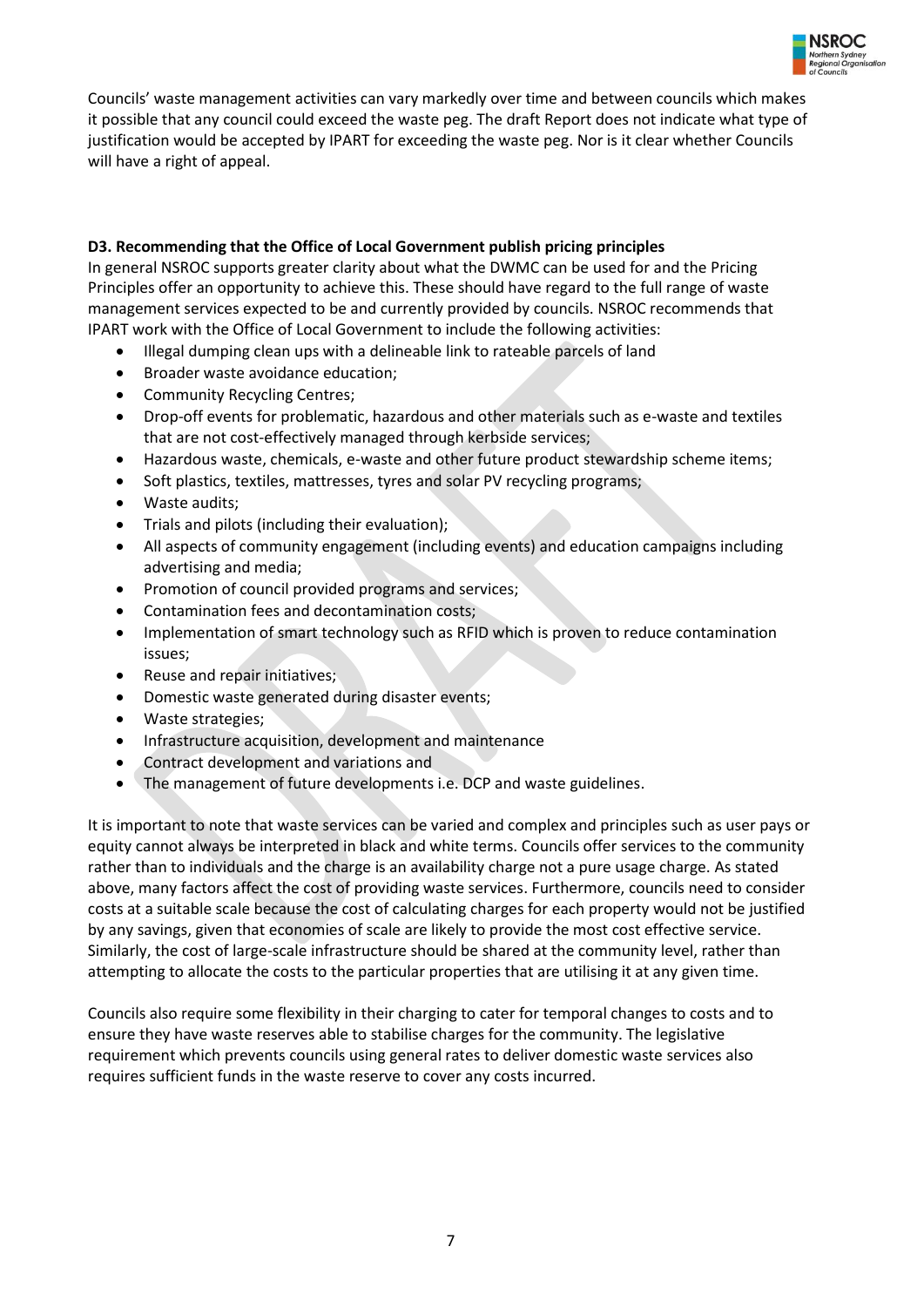

## **C1. Do you think our proposed annual 'benchmark' waste peg will assist councils in setting their DWM charges?**

The proposed annual 'benchmark' waste peg will not assist councils in setting their DWM charges, as it reflects past costs, while an estimation of future costs is what is required and is what is currently undertaken by councils across NSW. Assumptions about future impacts, many of which councils have little to no control over are required as part of these calculations. For example, the City of Ryde has not tested the market since 2014 and it is foreseeable that there will be a substantial increase in collection and processing rates when going to tender in 2024.

When comparing costs against multiple councils, IPART needs to be aware of the broader set of contributors affecting individual council waste service cost structures. These include but are not limited to:

- Varying waste services are offered between Councils;
- Varying service levels to DWMC structures (direct charging to DWMC versus user pays and combinations of, as permitted under *Council Rating and Revenue Raising Manual* (Department of Local Government, 2007);
- Some Councils have multiple DWM's for differing service levels therefore comparing an average or median DWMC will not recognise the actual differences in these services, nor that additional services are typically requested by the property owner;
- Market conditions and timing of tenders influence contract costs;
- Tender and Contract Conditions influence resulting contract costs examples include:
	- o risk assignment for bin repairs and replacements
	- o numerous specifications such as:
		- missed service rectification requirements
		- bin deployment timeframes and how these costs are attributed within contracts
		- duration of the Contract Term to amortise fleet purchases or other waste assets/plant owned by contractors
		- second and third sweeps for scheduled bulky collection areas or response timeframes and DWMC or user pays charges for booked on call bulky collection services
		- requirements to collect oversize bulky piles, how bulky waste recyclables are recovered e.g. single streamed or requiring multiple collection vehicles for metals, mattresses, e-waste etc and required response times
		- who provides the collection depot, is it council owned land or must the contractor find and fund.

IPART needs to appreciate the complex cost drivers at play for local government. Councils have the right to make strategic waste service decisions, such as the types of waste services and service levels, in collaboration with their communities. Councils also need to consider contractual and legal matters within Tender and Contract Agreements. All of which impact on the cost of providing domestic waste services and therefore the DWMC.

## **C2. Do you think the pricing principles will assist councils to set DWM charges to achieve best value for ratepayers?**

Not automatically. Any principles which result in more enquiries or other administrative costs are likely to reduce the current value for ratepayers. Councils deliver waste services on a cost neutral basis and are bound by legislation which prevents them using general rates income to deliver domestic waste services and also requires that the funds raised by the DWMC can only be used to deliver domestic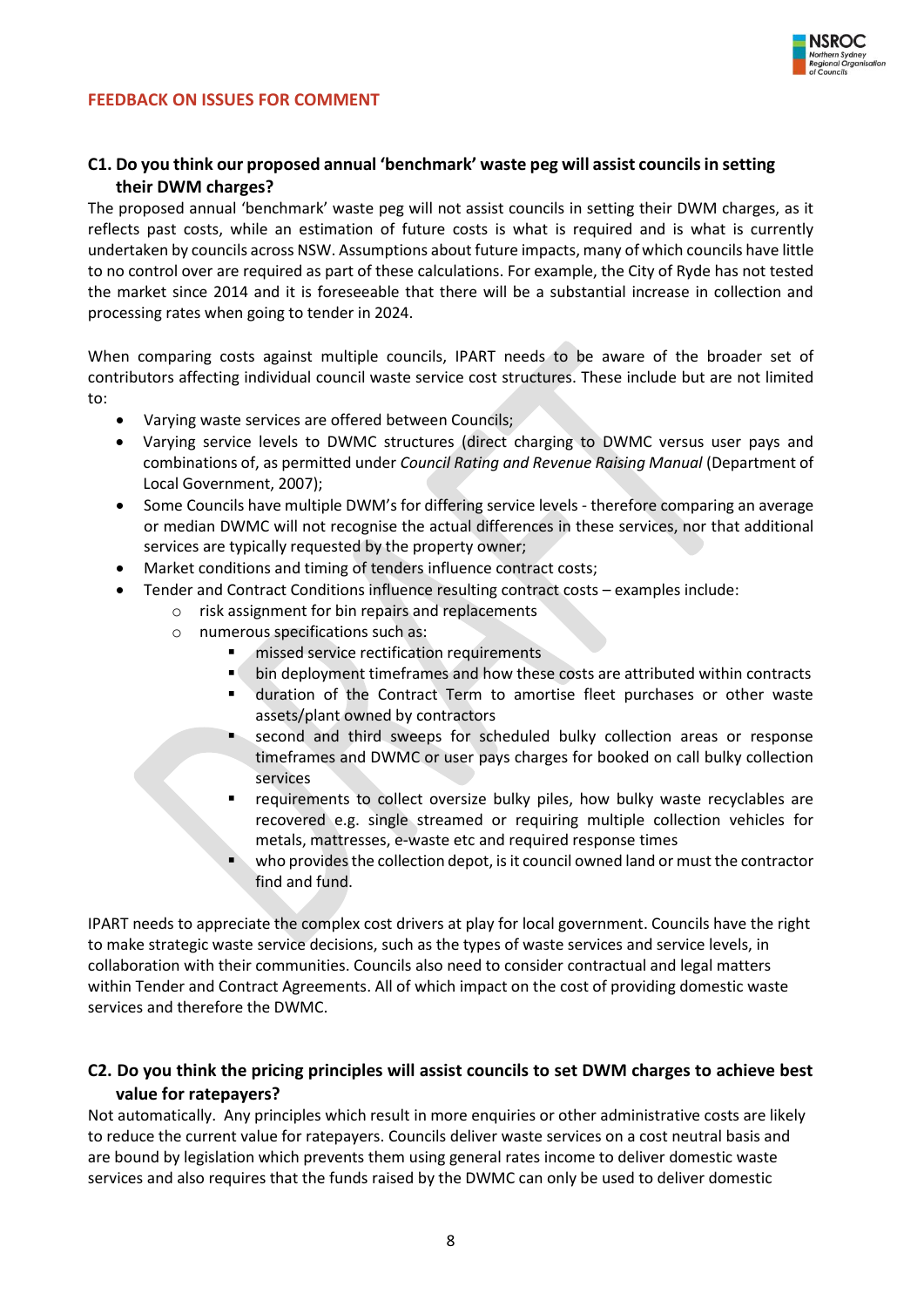

waste services. General tendering regulations ensure that councils deliver demonstrably best value for money and this applies to waste services as well. The proposed principles are unlikely to improve current outcomes, but because they generally reflect the existing requirements, NSROC has no major objections to them.

However, clarifying which services and functions can be provided under the DWMC will avoid confusion by councils and provide transparency for ratepayers.

# **C3. Would it be helpful to councils if further detailed examples were developed to include in the Office of Local Government's Council Rating and Revenue Raising Manual to assist in implementing the pricing principles?**

The pricing principles proposed in the IPART discussion paper are very brief and require further detailed development, including the provision of examples, before implementation.

## **FEEDBACK ON IPART'S PROPOSED PRICING PRINCIPLES**

## **P1. DWM revenue should equal the efficient incremental cost of providing the DWM service** NSROC supports that the DWMC should recover the reasonable cost of providing DWM services and has seen no evidence that councils in this region are seeking to recover the costs of councils' other functions and services through this charge.

NSROC agrees with the incremental cost allocation of direct but not overhead DWMCs, where a reasonable apportionment can be used. It would be challenging to calculate the incremental cost of all overheads and unlikely that the amended cost would justify the resources expended. Furthermore, the advantage of all allocating council overheads in this manner, rather than the proportional amount used for other council services is unclear. This is unlikely to improve value for money or assist with transparency for ratepayers as overhead costs will be less visible when transferred to the general council budget rather than remaining part of the DWMC.

# **P2. Councils should publish details of all the DWM services they provide, including the size of the bin, the frequency of the collection and the individual charges for each service.**

NSROC has no objection in principle to councils publishing the details of DWM services, including bin size and collection frequencies, but not the corresponding DWM charge for the various property types. Most Councils already include these service charges in their fees and charges or similar public documents including Hornsby Shire Council and City of Ryde Council who display this information on their websites.

NSROC welcomes the opportunity to collaborate with IPART to determine what information ratepayers require and how it should be presented to satisfy their transparency concerns about the DWMC. Waste services are complicated and therefore so is the data. There is little point providing the community with overly detailed information that causes confusion, lacks context and does not allay concerns. The required information may already be available, but not known to ratepayers.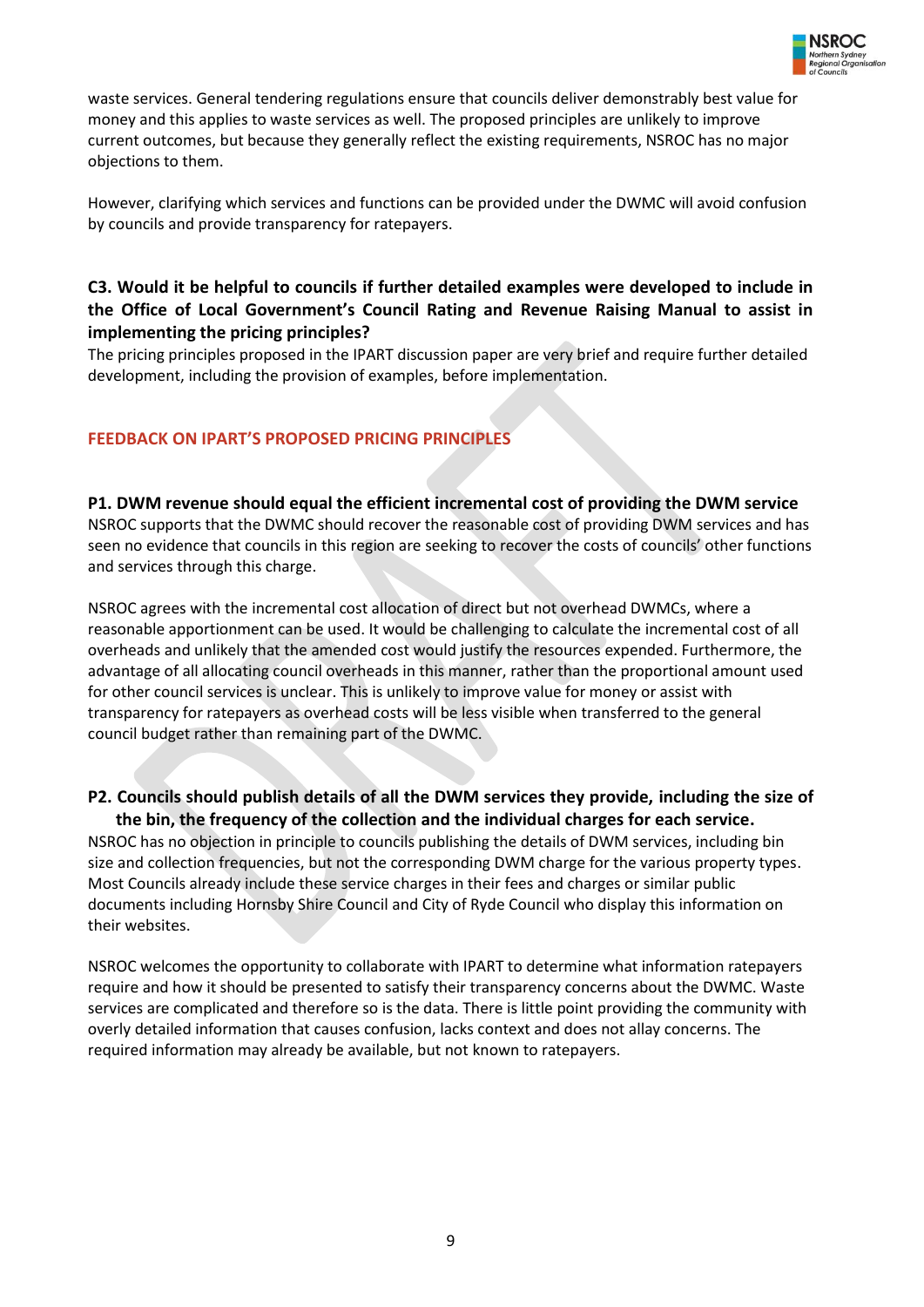

## **P3. Within a council area, customers that are:**

**- imposing similar costs for a particular service should pay the same DWM charge** 

#### **- paying the same DWM charge for a particular service should get the same level of service**

NSROC supports this principle in theory, but acknowledges it is not practical in all situations and needs to be applied on a case by case basis. It should be noted that even charges for primary kerbside services are already somewhat proportional as the presentation rate changes every week and some residents generate more waste than others, contributing a different proportion of a council's total weight-based waste levy and landfill gate fee.

Waste services are delivered to a variety of properties and there will be small variations between the services offered as dictated by the individual locations. For example, the cost to provide a kerbside collection to a single household dwelling in a semi-rural area is likely to be more expensive than a similar dwelling with the same bin configuration in a higher density urban area. However, if the collection contract averages out those costs into a single bin lift rate which applies to both properties, then the urban property is paying more than the cost it imposes and the rural one less.

As another example, 50% of Willoughby City Council's population live in apartments. Food organics trials have shown that an organics service is more expensive to successfully implement and run in apartment buildings than in houses. Is IPART suggesting that residents in units should pay more for their food organics service than residents living in houses?

## **P4. Any capital costs of providing DWM services should be recovered over the life of the asset to minimise price volatility**

NSROC supports this principle provided that the asset lifetime is interpreted to incorporate a suitable lead time to cover raising the capital costs and extended past the end of life of the asset to cover any disposal/remediation costs.

## **CONCLUSIONS**

1. Councils in the Sydney Metro area in particular, have been struggling with the staggering cost increases of providing waste delivery services to their communities for the past decade. Councils in the NSROC region lack access to critical waste infrastructure, have to contend with higher prices due to limited competition and navigate their way through the risk of service disruption. In addition, waste volumes, populations and government and community expectations of council waste delivery is continuing to increase, while their funding decreases. It is unclear how IPART expects the DWMC to decrease in the near future, or how assigning different accounting methodologies will assist alleviate the most significant issues contributing to increasing DWMCs.

2. The recommendations made in the draft report will unfortunately do little to address the challenges facing councils in delivering a reduced DWMC, or ratepayers' concerns about its transparency. IPART acknowledges that most of the large issues of concern for councils are outside the scope of the review and their delegated powers. If IPART can only set an annual limit on the extent to which councils' DWMCs may be varied, then we request IPART to work with local government and the relevant state agencies to implement real change for ratepayers and councils. NSROC recommends IPART hold an additional forum with stakeholders to discuss the best suite of options available including considering reinstating the DWMC audits conducted annually by the Office of Local Government.

3. NSROC and its member councils support a transparent, cost-effective and clear DWMC and therefore strongly oppose the voluntary indicative waste peg of 1.1% proposed by IPART in its December 2021 draft report. It will not assist provide best value for ratepayers. Nor provide transparency. In addition, a